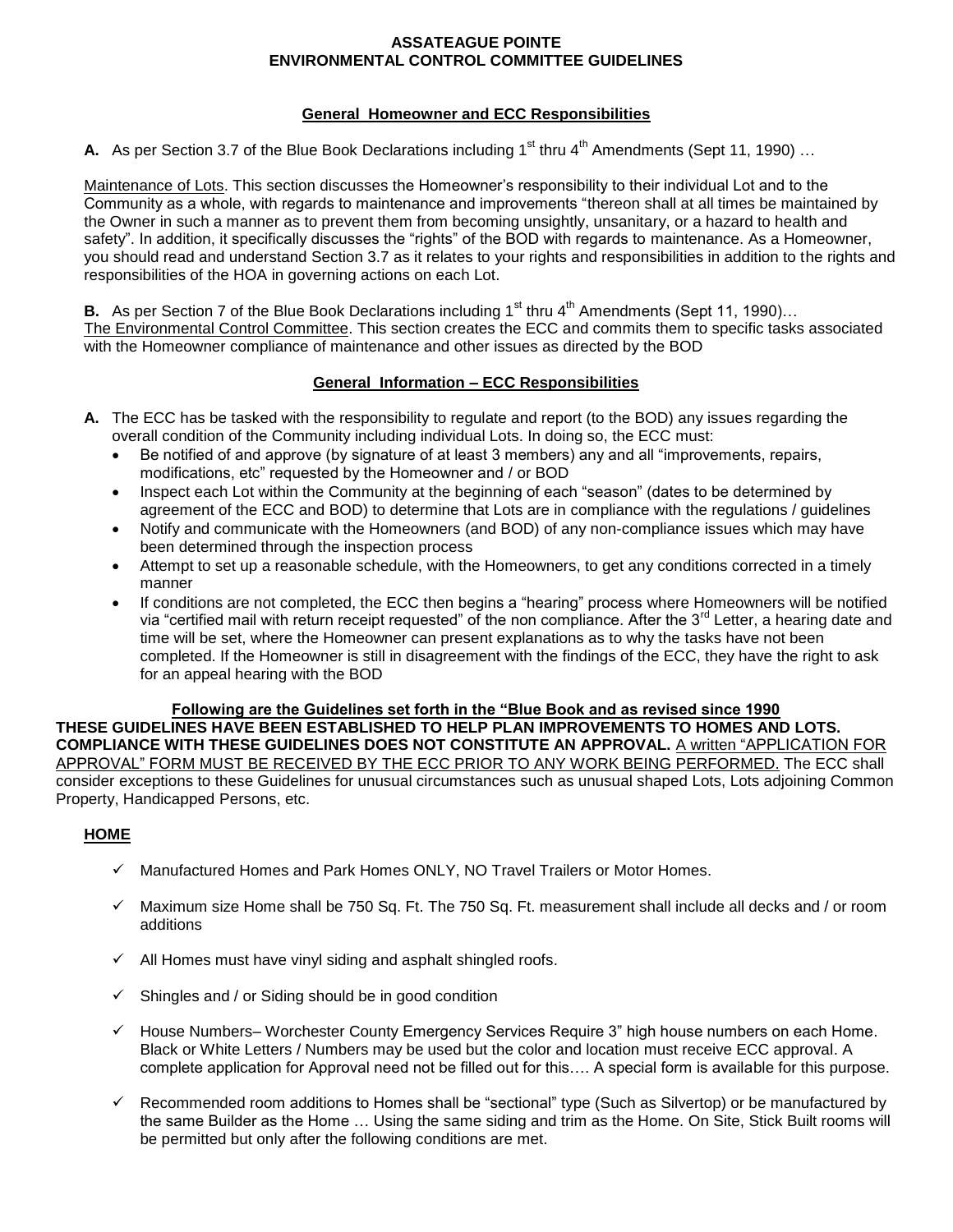- 1. An ECC form for the addition must be filled out with the basic dimensions, setbacks, information, etc. Once the ECC reviews the information .. the Committee will either "Approve" (go to Step 2) .. "Reject", no further action is necessary .. or ask for additional information which will start the process over.
- 2. It will be the Homeowner's responsibility to present the appropriate Engineering Plans, Engineering Calculations, etc to the County in order for them to Approve / Reject the Project so that a Building Permit may be issued. Inspection for the various phases must be arranged and scheduled through the County.

Once construction is started .. all existing Restrictions as to time of Completion, etc will go into effect

- $\checkmark$  Canvas window and door awnings may be permitted, Only by written approval. Maximum height shall be 30" and Maximum projection shall be 30". Colors must be approved by the ECC Committee. All awnings must be of quality material, properly installed and maintained. The ECC may require removal and / or repair should canvas become unsightly.
- $\checkmark$  Certain improvements may require Permits  $\dots$  the Homeowner is responsible for any permits or approvals required by outside agencies
- $\checkmark$  For Safety reasons, All House numbers should be un-obstructed and visible from the street
- $\checkmark$  Homeowner is responsible for all "electrical service" after the meter
- $\checkmark$  All foundation areas around Homes must be covered with Skirting
- $\checkmark$  All skirting / siding MUST be protected by landscape timbers or other approved materials
- $\checkmark$  Any non-skirted areas MUST be protected by landscape timbers or other approved materials no later than January 2015 [\*2]
- $\checkmark$  All new Heating & Cooling units must be installed @ floor level not on the ground (FEMA Guidelines)
- $\checkmark$  The support for Heating & Cooling units must be skirted
- $\checkmark$  No New Colored Skirting Allowed .. Only white skirting is allowed as replacement ... if a house currently has any form of colored skirt and replacement is required… the skirting around the entire home must be replaced
- $\checkmark$  No rusty roof vents allowed, approved colors are "Black / Brown / Silver / Gray / White and should not be in contrast to the general Home color
- $\checkmark$  Interior Window Blinds should not be unsightly, Exterior Blinds (Solar Shades) are not permitted
- Window screens should not be torn / ripped or highly worn .. hole sizes greater then a  $\frac{3}{4}$ " (size of a dime) are not allowed … Patched screens are not allowed
- $\checkmark$  The Date for the start of the 1<sup>st</sup> round of Inspections will be announced no later than the end of March, each year. As is the norm, Violation notices will be mailed to Homeowners. The date for the Homes to be brought into compliance from the  $1<sup>st</sup>$  Inspections will also be announced by the end of March.

#### **SHEDS**

Sheds must be of the "Salt Box" design in an 8' x 8' or 8' x 10' size and they must be anchored. Shed siding and shingles must match the Home. Sheds must "generally" be placed in the left rear of the Lot with the doors facing the Street. If for any reason a shed must be replaced .. the doors must face the Home. All Sheds must be built and painted off-site and cannot be installed on the Lot until completed. Any Shed built by any Builder shall require that complete plans and photos be submitted prior to being considered for Approval………. Shed "setbacks are as follows:

> Right Side Yard Setback = 3' \* Left Side Yard Setback = 0'**\*** Front Yard Setback = 10' Rear Yard Setback = 5' **\***A Setback may be imposed by the ECC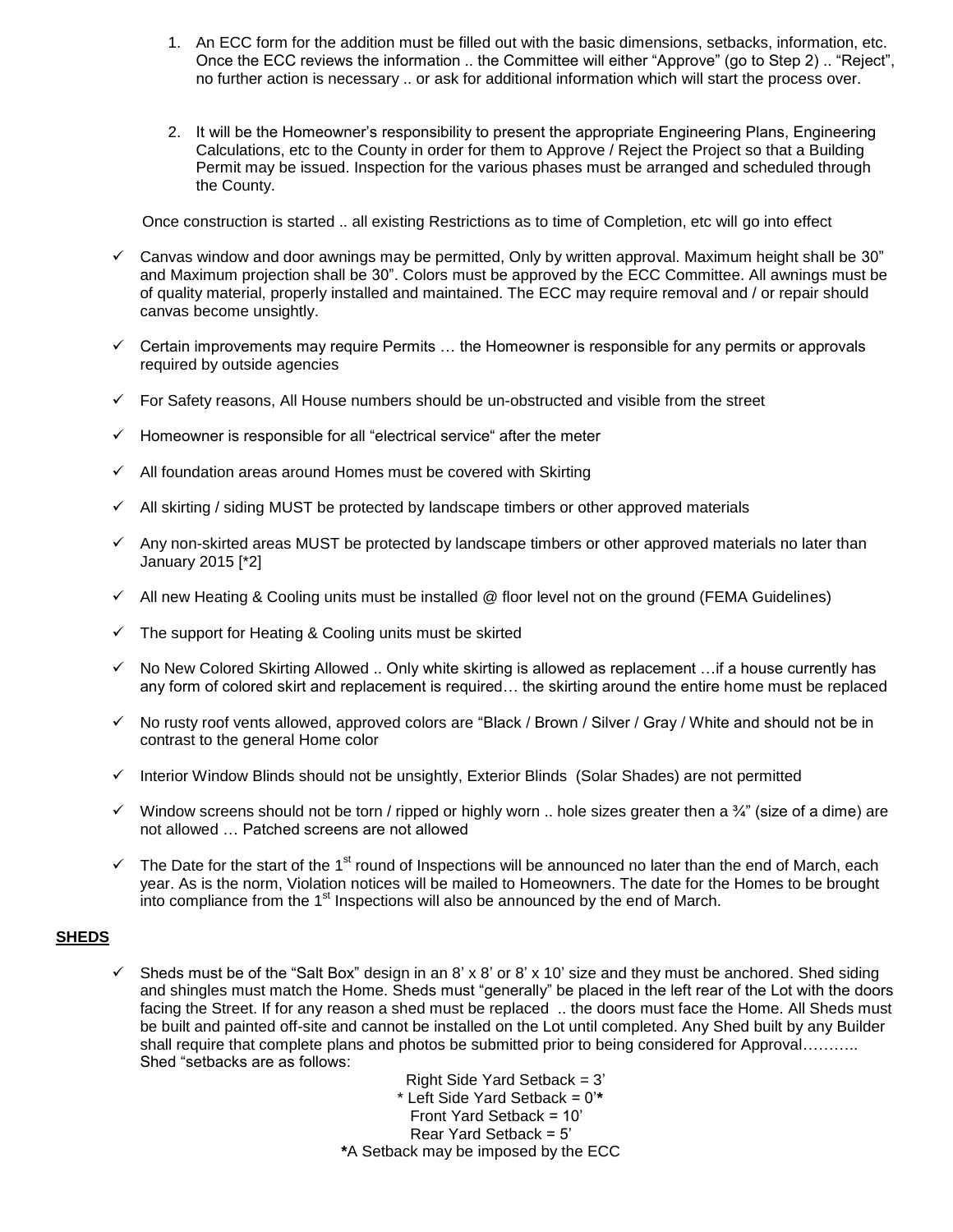- $\checkmark$  If the shed foundation is covered with skirting, All skirting MUST be protected by landscape timbers or other approved materials
- $\checkmark$  Any non-skirted areas MUST be protected by landscape timbers or other approved materials no later than January 2015 [\*2]

## **PARKING, STORAGE AREA, VEHICLES & BOATS**

- Each Lot must maintain an open space accessible for parking 2 cars (vehicles) (10' x 20' Each). Parking spaces may be graveled, paved, or concrete. They may also be left in a natural grass condition so long as no erosion or unsightly condition is caused by lack of stabilization. All Gravel (stone) parking spaces / drive-ways must have a lumber border, which is properly anchored to the ground. Also, a plastic or cloth liner must go under the gravel to prevent grass growth. Asphalt parking spaces / drive-ways are not required to be bordered, but may not become unsightly. The ECC may grant a permit for larger parking spaces on larger and / or corner lots.
- $\checkmark$  It is the Homeowner's responsibility to spray and / or weed the driveway area including around the hard borders. A fine of \$100.00 / occurrence (plus a \$50.00 admin fee) can be imposed for weeds
- $\checkmark$  No excess parking of any type of vehicle is allowed on the streets, parking on your own lawn is permitted as long as there is sufficient room and there is not any infringement on neighboring property … Additional parking can be found at the Rec center, Clubhouse, and Pier areas
- $\checkmark$  Boat and trailer parking is allowed at a Lot for a maximum period of 48 consecutive hours after which time it must be removed. It cannot be returned for an additional period of 12 hours
- $\checkmark$  No motorized boats (personal use) may be used in the Ponds .. Canoes, Kayaks, Paddle Boards and the Paddle Boats are allowed ..
- **The Storage Yard Committee should be contacted with any questions, the guidelines set forth here, regarding the Area are for reference only and should not be considered as final**
- $\checkmark$  It is the Homeowner's responsibility to spray and / or weed their assigned slip in the Storage Area.
- $\checkmark$  The Storage Area is open to Boats, wave-runners, motor homes, storage trailers, vans, golf carts, pick-up trucks and autos … no commercial vehicles allowed
- $\checkmark$  Only one Storage Area slip will be assigned to a Lot
- No Boats, Trailers, etc can be stored in a storage slip assigned to another Lot
- $\checkmark$  No subletting of a storage slip allowed to a 3<sup>rd</sup> party for a fee or not. [\*6]
- Slips may be loaned to a 3<sup>rd</sup> party on a temporary basis but not to exceed 7 days. [<sup>\*6]</sup>
- If an assigned slip occupant is found to have violated this guideline, their storage slip will be forfeited. [ $*6$ ]
- $\checkmark$  Renters, visitors and guests are NOT allowed to bring in Boats, Trailers, RV's, etc
- $\checkmark$  No abandoned, unlicensed, inoperable vehicles, or items in a state of dis-repair are allowed
- $\checkmark$  Boats may be docked for reasonable short periods of time at the Pier, a 2 hour limit should be considered.

#### **Golf Carts / Bicycles / Etc**

- $\checkmark$  No mopeds, mini-bikes, ATVs are allowed to be operated within the Community. No unlicensed or inoperable vehicles are allowed in the Community (except Golf Carts and Bicycles) .. a good rule of thumb is if the "vehicle" in question can be registered and / or licensed on State highways
- $\checkmark$  No wheeled vehicles are allowed on the Pier with the exception of Wheelchairs and Strollers
- $\checkmark$  ONLY Licensed drivers are allowed to operate golf carts and / or "other" registered vehicles
- $\checkmark$  A driver with a "learner's permit" is NOT allowed to operate a Golf Cart even in the company of a "licensed" adult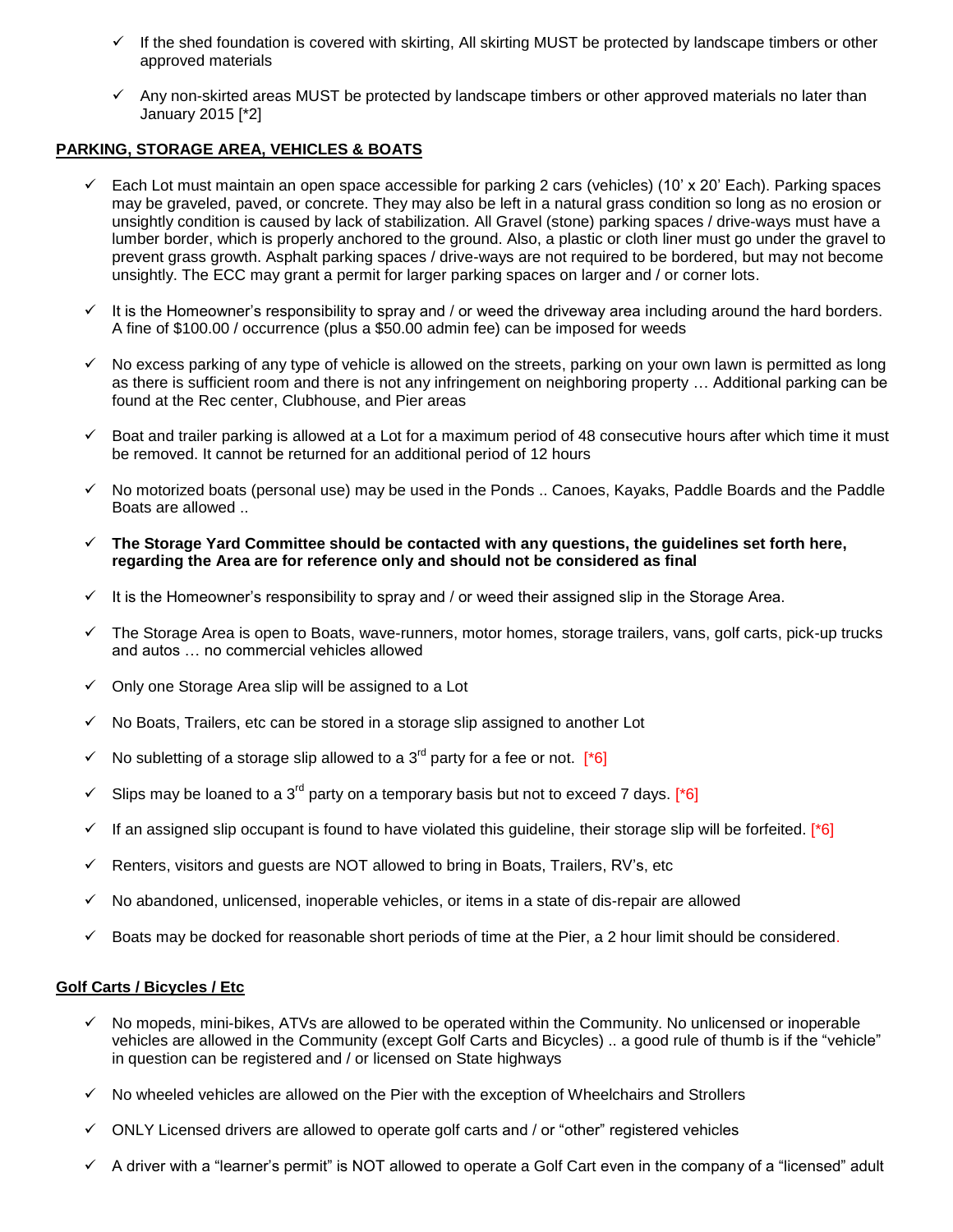- $\checkmark$  An under-aged driver sitting on a licensed driver's lap is illegal
- $\checkmark$  All Golf Carts must be registered at the front office
- $\checkmark$  All Golf Carts must display the AP registration sticker and the Lot Number in 3" high numbers on the left side (driver's side) of the windshield. Lot numbers on the rear of the cart are encouraged but not required [\*5]
- $\checkmark$  Golf Carts operating at night must be equipped with Cart mounted and cart powered headlights and at least rear reflectors. (headlights must be of OEM or equivalent aftermarket manufacture) After Dusk, headlights must be "on" and operating
- $\checkmark$  Bicycles operating at night must be equipped with headlights and / or reflectors
- $\checkmark$  No Bicycles are permitted on the Basketball Court
- $\checkmark$  No riding or operating on Common ground or properties of others
- $\checkmark$  The HOA is not liable for any thief or damage to or caused by Golf Carts, it is highly recommended that the Homeowner obtain insurance coverage pertaining to the use and ownership of Golf Carts
- $\checkmark$  No vehicles, except Golf Carts are allowed to be driven on the grass area in front of the Dog Park Area. Due to the normal grass conditions, Golf Carts are banned in this area from 1 July to 31 Aug each year. No vehicles what so ever are allowed inside the Dog Park

## **COURTYARDS / Landscaping / Patio / DECKS / Plantings and Flower Boxes**

- Concrete pads for recreation may be placed in an approved location adjacent to the left side of the Home. The recreation pads may not exceed a width of 16 Feet or a length of 30 Feet on a 50' x 60' Lot (Totaling a Maximum of 480 Sq. Ft). The ECC may grant a permit for larger pads on larger and / or corner lots.
- $\checkmark$  Court-yard walls. A wall may be placed around the recreational concrete pad to create a Court-yard. The construction of the wall must be vinyl siding that matches the Home. Lattice may be used for a trim above the wall so long as all lattice edges are molded or trimmed out. (In lieu of lattice, Nautical rope may be used or the space can be left empty) Wall height may not exceed 52" of solid material and may not have a total height of more than 72". Posts are to be white unless a variance has been granted. Courtyard walls must be of a stud construction covered in vinyl siding. 36" high Picket style fencing may only be used on the rear of the Courtyard or as a gate in the front. [\*1]Pre-Fab vinyl fencing style units may be used , but design must be approved by the ECC.
- Patio Block or Bricks, when used as a sidewalk must be bordered by lumber ties and properly secured to the ground. Any voids or cracks between blocks must be filled either with concrete or gravel (Including proper ground cover ).
- Recreational concrete pads or Court-yards may not be covered with permanent awnings or roofs. Canvas "Beach" type umbrellas will be permitted in these areas but must be stored when not in use. Manufactured open-sided "Gazebo" rooms with fabric roofs are allowed with ECC approval. Bases must be permanently "fastened" to the concrete pad and Coverings must be removed no later than Thanksgiving (or when deemed necessary by the BOD due to pending weather conditions)
- $\checkmark$  Courtyard Concrete pads (inside courtyard walls) and concrete driveways may be stained to brighten the appearance .. actual color must be approved, but should be a light natural concrete tone .. the ECC Committee has several "approved" colors on file
- $\checkmark$  No wood burning fire-pits are allowed .. No open burning of any kind is allowed except within the confines of a cooking device of a design approved by the BOD
- $\checkmark$  Hot Tubs are allowed but must be covered with a lockable cover to prevent accidents
- Landscape Regulations are considered to be "in effect" Year round
- $\checkmark$  Lot shall be maintained by the Owner in such a manner as to prevent them from becoming unsightly, unsanitary, or a hazard to health and safety"
- $\checkmark$  Trees up to 9" in diameter (28" in circumference measured 12" from the ground) are required to be bordered with appropriate materials .Trees larger than 9" do not require borders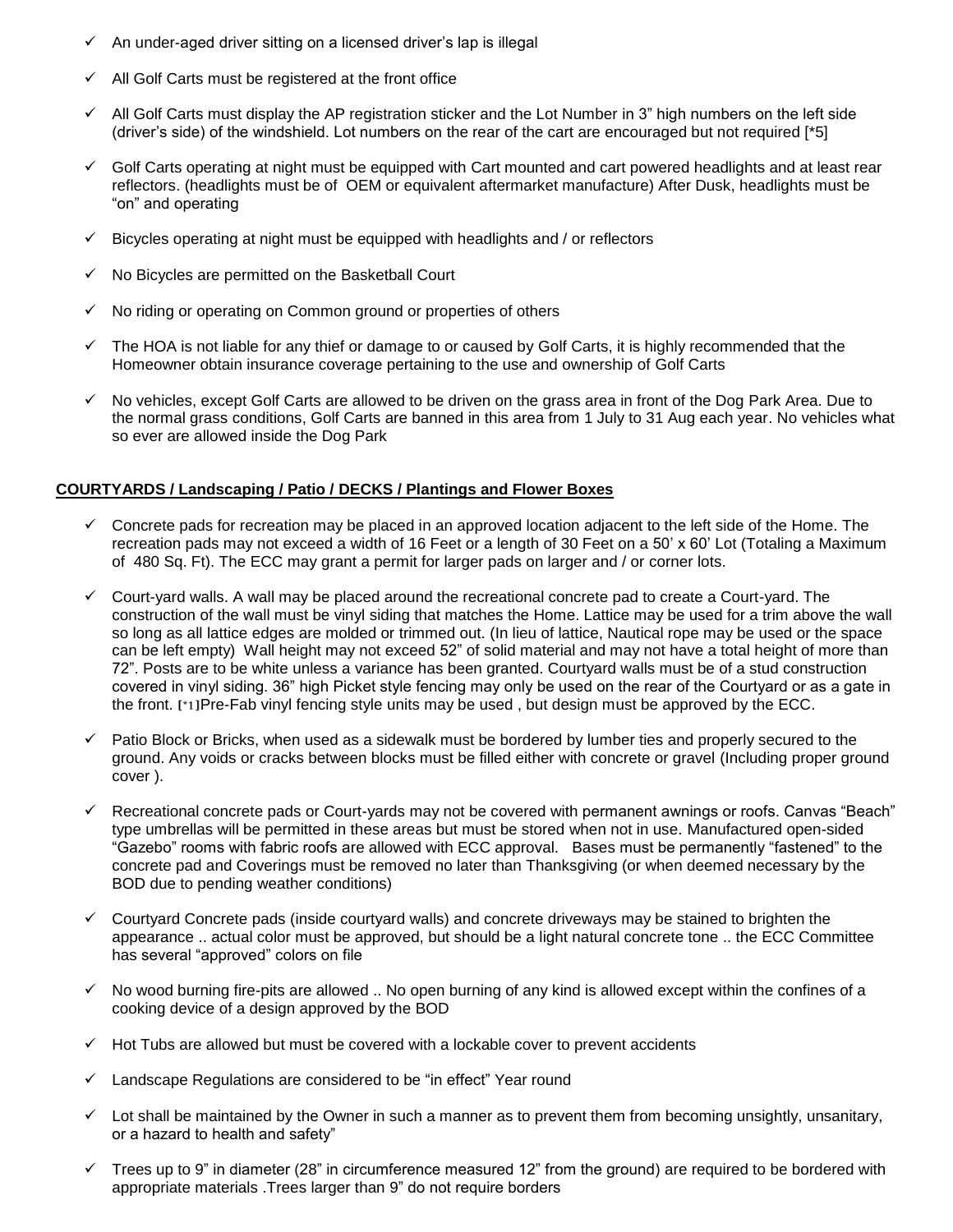- $\checkmark$  Any homeowner has the right to trim or prune the growth of any tree, shrub or bush that encroaches on his property from a neighboring property. This would include limbs, roots, etc.
- $\checkmark$  All skirting / siding MUST be protected by landscape timbers or other approved materials ..
- $\checkmark$  Any non-skirted areas MUST be protected by landscape timbers or other approved materials no later than January 2015 [\*2]
- $\checkmark$  It is the Homeowner's responsibility to spray and / or weed all flower beds including the area between the hard borders and skirting
- $\checkmark$  No plantings or obstacles shall be installed where it will interfere with the normal maintenance of the HOA grounds … No weeds / Limbs / Debris of any kind is allowed to be stored / piled anywhere on a Property for more than 48 Hours
- $\checkmark$  No dumping of grass (or anything for that matter) in the ponds / swales / drainage areas
- $\checkmark$  Open decks (steps and platforms) must be built from new materials only. Rail height shall be a minimum of 36" and a maximum of 42" in height. Any deck greater than 30" from ground level will be required to have either lattice or pickets that have open spaces of no greater than 4". Decks must be skirted with the same skirting as used on the Home.
- $\checkmark$  Skirting is required on all Homes, Decks, and Additions. Current approved skirting is the "T-LOK" brand in white, beige, or gray. A black plastic "ground track liner" is required. This Guideline pertains to the Community as originally built .. as colored skirting is being phased out, by Manufacturers, only White skirting is allowed
- $\checkmark$  No ground level wooden decking will be approved.
- $\checkmark$  When adjoining the Home .. Planter boxes may be no wider than 48" front and rear with a Maximum height of 24". When adjoining the side of the Home, it may be no wider than 42" with a Maximum height of 12". When adjoining a court-yard privacy wall, Maximum width is 18" and Maximum height is 12". Planter Boxes detached from the Home will have a Maximum size of 10 Sq. ft. each, with a total of all detached planter boxes not to exceed 40 Sq. Ft. Maximum height on detached planter boxes is 12".

NOTE – All Planter boxes must be properly bordered with lumber ties or other "hard-surface" edging and the inside covered with "weed cloth" and gravel or mulch. See attached print.

- All trees, shrubs, and other plantings must be bordered by a planter box made with wood, lumber, block or other "hard-surface" material. As shown on detail "A" of landscape layout bed sheet. .
- Owners of Lots adjoining Common Properties must receive prior approval before placing any landscaping or improvements on Common property.
- $\checkmark$  The ECC reserves the right to approve all types of plantings. Generally shrubs will be required to be of a reasonable height and width that can easily be pruned / maintained by the Homeowner. Planting should not interfere with a neighboring property or the access for mowing by HOA personnel

#### **Rentals / Guests and Visitors**

- $\checkmark$  All visitors and guests must register at the Office or with Courtesy Personnel to obtain a Visitors pass before entering the Community, regardless if they have a gate card or not
- $\checkmark$  Homeowners are responsible for the actions of and any damage caused by renters, visitors and guests
- Any Homeowner which rents their property MUST have a rental agreement on file at the Office
- $\checkmark$  Renters, visitors and guests are not allowed to bring in Boats, trailers, RV's, etc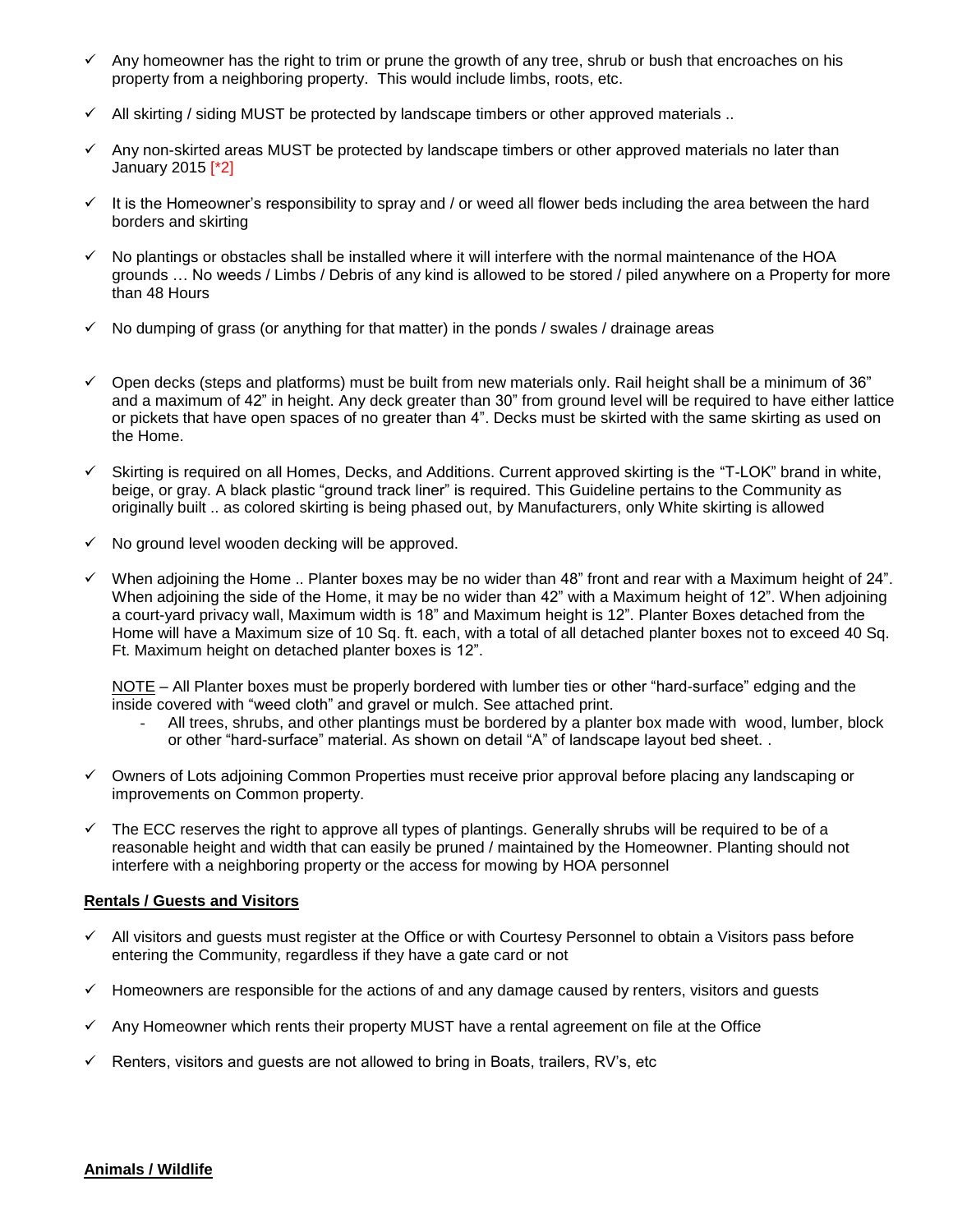- A resident Wild Bird population lives here at Assateague Pointe …. Please avoid feeding the Geese and Ducks as this only complicates the dirt and grime in the Community. Geese and Ducks are also Federally protected, anyone injuring or killing geese or ducks will be subject to prosecution by the appropriate State and Federal Authorities
- $\checkmark$  There is a resident group of Feral cats also in the Community, feeding is highly discouraged as like any "wild" animal, these cats can carry any number of diseases including rabies. The local Human shelters will not accept feral cats that are being feed by residents and therefore anyone feeding these cats also accepts the responsibilities and liabilities associated with them. Anyone caught feeding the cats are subject to fines as levied by the ECC .. appeals must be directed to BOD [\*3]
- The Ponds are stocked with fish HOWEVER these are *catch and release ONLY* .. Anyone keeping or killing the fish will be subject to prosecution by the appropriate authorities. No fishing license is required to fish in these ponds (\* 24 June 14)
- Effective 1 January 2011, the State Assembly of Maryland, instituted a recreational fishing license structure which developed license and registration requirements for the tidal waters of the State. This includes any fishing which may take place from the Assateague Pointe Pier. Any persons under the age of 16 years are excluded from this requirement. There are a few other exemptions for requiring licensing, but you (the Homeowner) are responsible for contacting the Maryland DNR Fisheries Service via e mail: [customerservice@dnr.state.md.us](mailto:customerservice@dnr.state.md.us) or by calling 410-260-8300. The Assateague Pointe Pier is considered a private recreational Pier which does not give the Community as a whole any type of exclusion, therefore licensing is your responsibility.(\* 24 June 14)
- $\checkmark$  A recreational crabber may crab without a license 24-hours-a-day, 7-days-a-week from docks, piers, bridges, boats and shorelines using only dip nets and any number of handlines for catching crabs. Automatically closing crab traps are illegal, only "manually" operated devices are allowed. A recreational license is not required in the Atlantic Ocean, coastal bays and their tributaries. However, you are required to have a license in order to use any of the following gear: crab traps, net rings, seines or trotlines. Recreational crabbing is allowed from April 1 through December 31, and it is the Homeowners responsibility to understand and follow the harvest and minimum limit restrictions imposed by the State of Maryland for this resource. (\* 24 June 14)
- $\checkmark$  All pets must be on leashes and under the control of their owners when outside of the patio area (unless in the enclosed dog park area)
- $\checkmark$  No pets may be left unattended on patios and courtyards
- An off leash dog park area has been developed (2011)
- $\checkmark$  All pet droppings must be picked up by the owners (including in the Dog Park area)
- $\checkmark$  Both the Volleyball Court and Basketball Court ARE NOT dog walk areas and are off limits to animals
- $\checkmark$  When driving to the dog park area .. no vehicles are allowed in the grass, except for Golf Carts. Any damage to the grass / grade caused by Golf Carts is the responsibility of the Golf Cart Owner. Due to the normal grass conditions, Golf Carts are also banned in this area from 1 July to 31 Aug each year
- $\checkmark$  Pet Owners are liable for any and all damages caused by their pets

# **GENERAL COMMUNITY REGULATIONS / MISCELLANEOUS**

- $\checkmark$  Entry into the Gated Community is limited to one (1) vehicle at a time. Once the card system detects the use of a card it will block re-use of the card for 10 minutes… Do not attempt to "follow" a vehicle thru the gate while it is up
- $\checkmark$  The Entry Gate System has an intercom system which can be used during the normal Office hours, should you need assistance. The Exit gate will activate automatically when it detects metal. Entry via the Exit gate is prohibited
- $\checkmark$  The speed limit throughout the Community is 15 MPH
- $\checkmark$  The Community has a Clubhouse, Recreation Center, and Pier which are "all access" for Homeowners, Renters, and Guests. Both Buildings and the Pier area are under Camera surveillance, 24 hours per day. All HOA property should be left clean, neat and organized, with trash removed … just as you found it when you entered. Any damage to any HOA property will be the responsibility of the offender. Please observe and obey all posted signs.
	- Clubhouse … Is a large air conditioned open area equipped with, tables and chairs, restrooms, showers, kitchen facilities, large screen TV and a screened-in porch. Curfew at this Building is 11 PM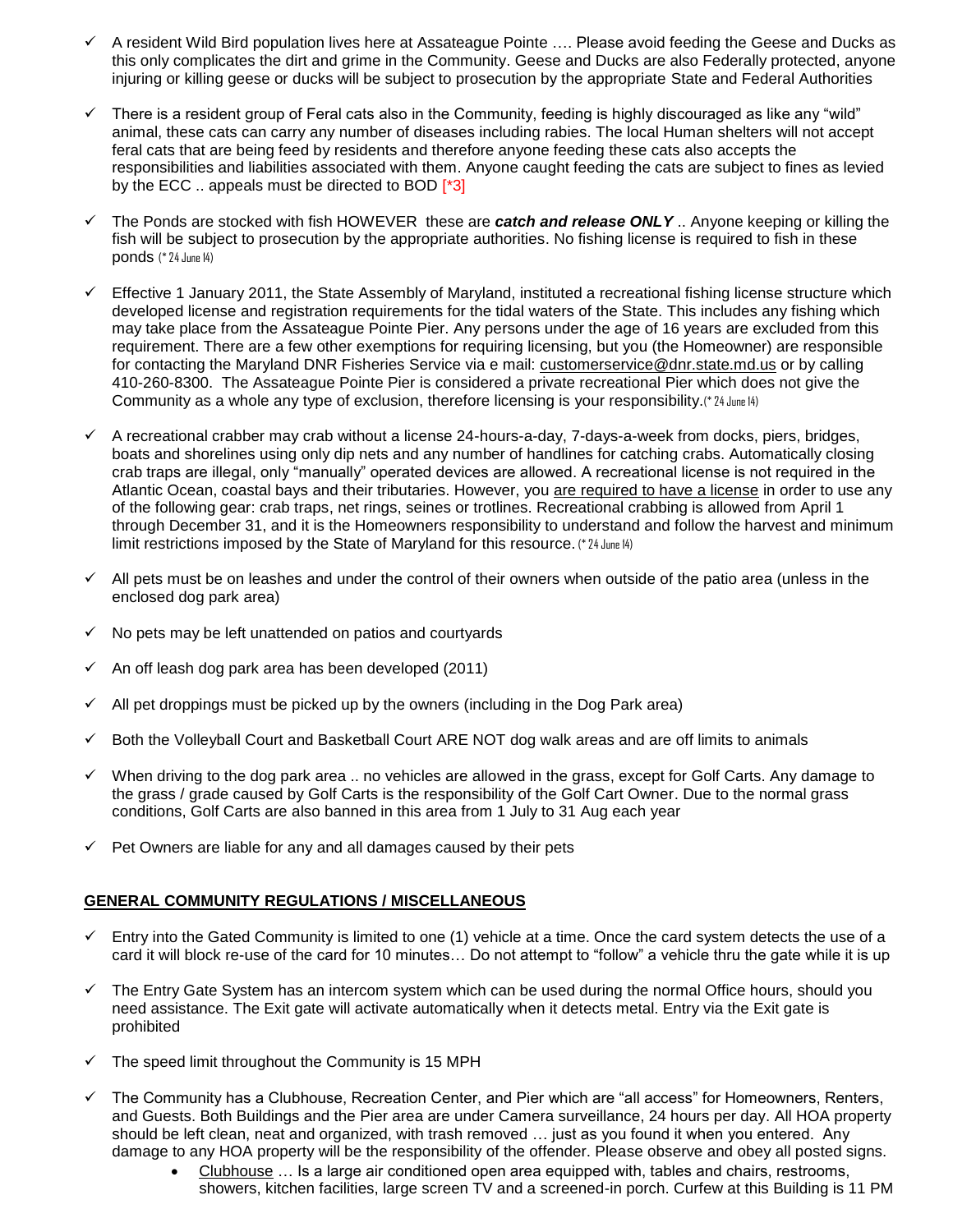on weeknights and 12 PM on weekends (Courtesy Personnel may close earlier at their discretion). Children under the age of 14 are not permitted without Adult supervision within the Clubhouse. Generally the Pool will open at 10 AM and close at 6 PM on weekdays … From July 1 until the Closing weekends in September the pool will close at 8 PM .. unless there is a "special" event or activity which may close the Pool at any time. A Life Guard will be on duty for all "open hours". The Rules and Regulations for the Pool Deck are clearly defined with signage prior to entering, these include but are not limited to, No Glass outside of the Building and No Smoking on the Pool Deck. Children under the age of 15 are not permitted without Adult supervision in the Pool area. Smoking is allowed in the designated area @ the BBQ Pit. [\*4] No loitering will be permitted after hours, and please be considerate of others in regards to noise.

- Recreation Center ... Is a large air conditioned open area equipped with a pool table, ping pong table, video games, restrooms, showers, and Laundry Room with coin operated washers and dryers. There is a change machine located in this building which accepts \$1 and \$5 bills. Curfew at this Building is 11 PM on weeknights and 12 PM on weekends (Courtesy Personnel may close earlier at their discretion). Children under the age of 14 are not permitted within the Rec Center without Adult supervision. Generally the Pool will open at 10 AM and close at 6 PM on weekdays … weekends the pool will close at 8 PM, unless there is a "special" event or activity which may close the Pool at any time. A Life Guard will be on duty for all "open hours". The Rules and Regulations for the Pool Deck are clearly defined with signage prior to entering, these include but are not limited to, No Glass outside of the Building and No Smoking on the Pool Deck. Children under the age of 15 are not permitted without Adult supervision in the Pool area. Smoking is allowed in the designated area behind the Rec Center. [\*4] No loitering will be permitted after hours, and please be considerate of others in regards to noise.
- Pier … The 8 foot wide x 1000+ foot long Pier is located at the Southeast end of the Community with access to Sinepuxent Bay. The Pier is open for crabbing and fishing (note.. as of 2011 a Coastal Bays Fishing License is required by the State of Maryland). Any crabs or fish obtained from the Bay may be kept for personal consumption as long as they meet the minimum size and creel limits for the State of Maryland and or Federal law. Crab lines, pots and baskets, nets, fishing rods/ lines must not be left unattended. "Anything" deemed "unattended" may be confiscated and disposed of, by the HOA. Access to the surrounding wetland areas is strictly prohibited. No bicycles, golf carts, or motorized vehicles of any nature are allowed on the Pier (wheelchairs and strollers are allowed). No swimming or diving is permitted from the Pier. Benches and trash receptacles are provided for everyone use. No littering on the Pier or in the wetlands will be tolerated. Adults should use extreme caution when allowing children on the Pier as no Lifeguards are available in this area.
- Lake Areas … The Community has many lakes / ponds which are part of the water runoff containment for the Community. The main Lake (located on your left as you enter the Community) is equipped with picnic tables, grills and paddle boats, all of which are free but on a "first come first served basis". Life jackets are supplied and should be used and returned to the storage receptacles. These lakes / ponds are stocked with fish which are catch and release ONLY, it is recommended that barbless hooks be used while fishing in these areas. Children under the age of 12 are not permitted without Adult supervision
- $\checkmark$  No Glass what-so-ever is allowed on the "outdoor" pool deck areas ... Glass containers my not be brought into the outside areas in any manner IE: inside coolers, bags, boxes … **NO GLASS means NO Glass** [\*5]
- $\checkmark$  All Homeowners are encouraged to help protect the Community including common property. If you witness any abuse or anything unusual, please notify the office or after office hours courtesy personnel
- $\checkmark$  Trash .. Dumpsters are located just beyond the Lake as you enter the Community. Do not throw or place garbage on the ground. This ground area should be kept clean to avoid encouraging pests. There is NO curbside trash collection.
- $\checkmark$  No business' (including yard sales) may be operated from any Lot .. Bulletin boards are provided at the Clubhouse and Rec. Center for resident use
- $\checkmark$  Smoking is not allowed inside of any Common HOA buildings or in the "outdoor" Pool areas within the Community. Designated Smoking areas have been set up at both Pools .. Please use the provided butt containers for disposal as it is not only unsightly but also unsanitary to dispose of butts on the ground in these areas  $[^*4]$
- $\checkmark$  Children under the age of 15 must be accompanied by an adult when visiting the Pools
- $\checkmark$  Children under the age of 14 must be accompanied by an adult when inside either of the Buildings